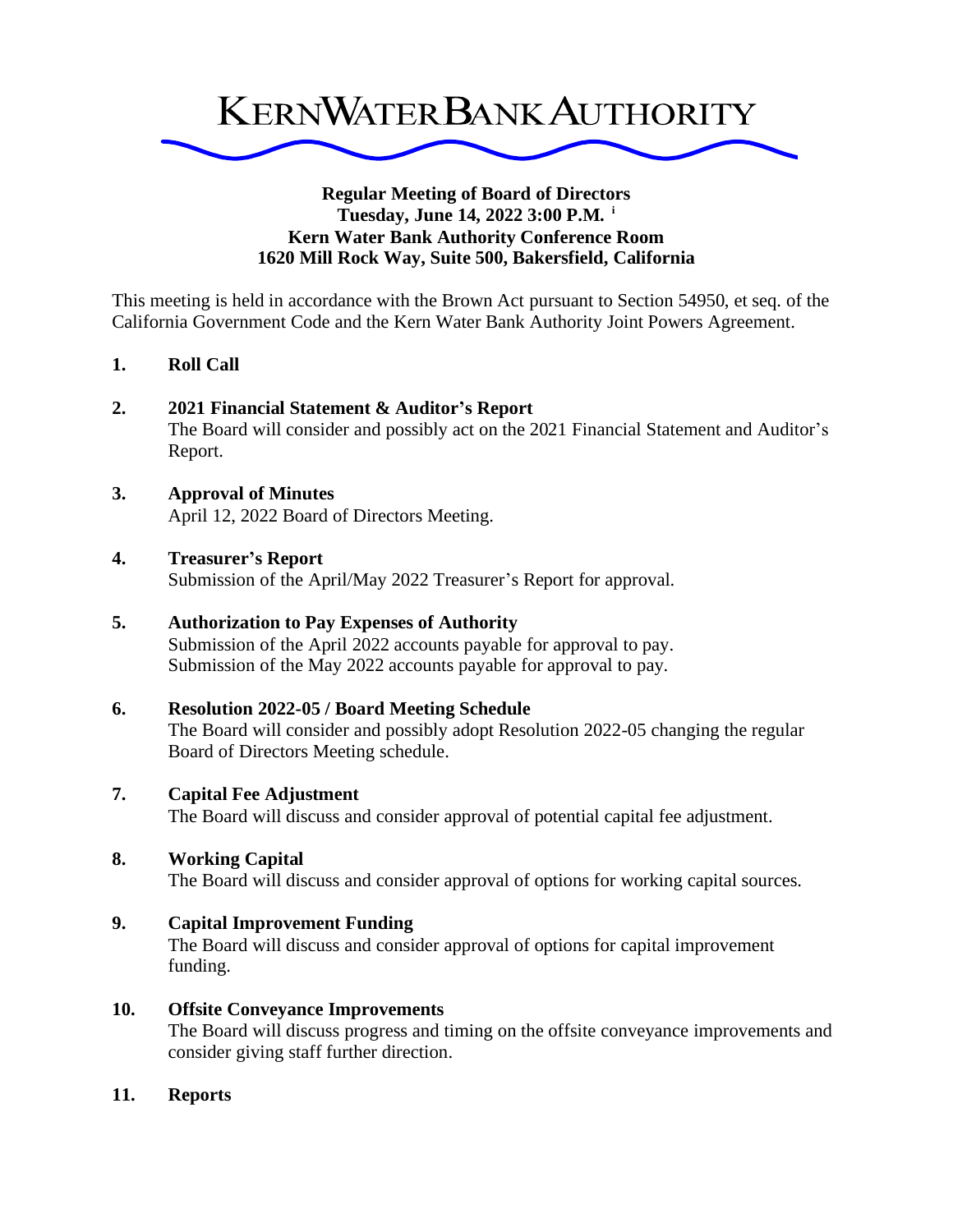KWBA Board Meeting Agenda June 14, 2022 Page 2

**A.** Staff Report

Review and possibly act on previously submitted Staff Report and staff recommendations regarding:

- (1) Water Bank Operations
- $(2)$ 3<sup>rd</sup> Party Facilities on Kern Water Bank
- (3) Adjacent Properties
- (4) Capital Improvements and Funding Status
- (5) KWBA HCP/NCCP and Land Management
- (6) Data Management Systems and Network Infrastructure Project

### **B.** Directors, Counsel, and Committee Reports

The Board of Directors will hear and possibly act on reports and recommendations:

- (1) Kern Fan Monitoring Committee
- (2) Kern Groundwater Authority
- (3) Engineering Committee

### **12. Old Business**

This portion of the meeting is set aside for the discussion of matters which have been addressed at previous Board meetings.

### **13. New Business**

This portion of the meeting is set aside to provide the Board an opportunity to bring to the attention of the other Board members and the public, matters which have come to their attention, subject to certain exceptions. No action can be taken on any matter discussed during this portion of the meeting; however, a Board member may request that a subject be placed on any future agenda.

## **14. Public Input**

This portion of the meeting is set aside to provide the public an opportunity to bring to the attention of the Board members, matters of which the Board may not be aware, subject to certain exceptions. No action can be taken on any matter discussed during this portion of the meeting; however, a Board member may request that a subject be placed on any future agenda.

### **15. Closed Session**

The Board will meet in a closed session and possibly act on the following:

- A) Conference with Legal Counsel Pending Litigation (Govt. Code Section 54956.9(d)(1))
	- 1) Various Applications to appropriate Kern River water, complaint, and related proceedings before the State Water Resources Control Board.